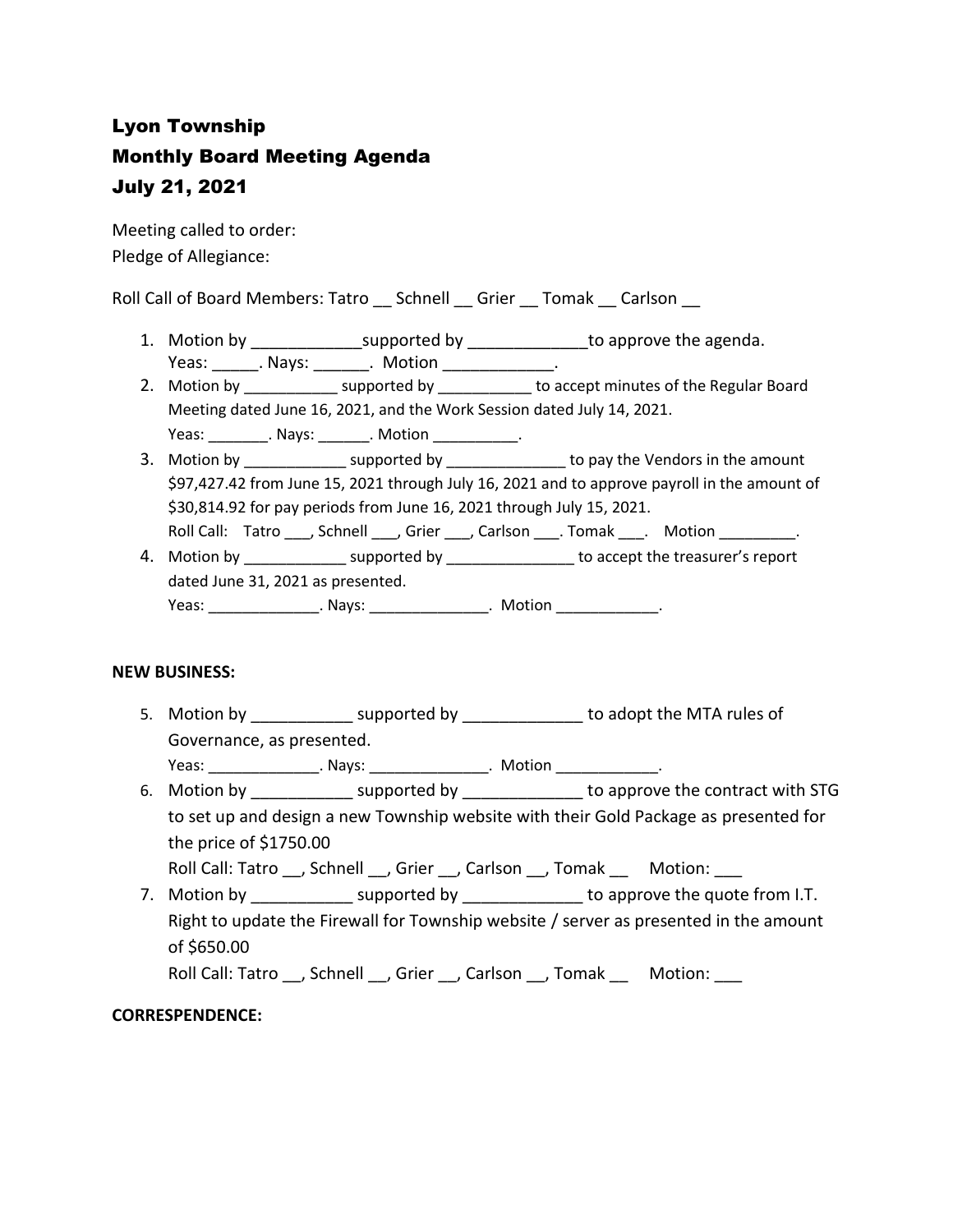#### **DEPARTMENT REPORTS:**

### **W. Cleeves:**

Fire Department:

# **Dailey:**

Cemetery:

# **Stabinski:**

Ordinance:

# **JC Holder:**

Parks:

Maintenance:

# **Carlson:**

Planning Commission:

Recreation Committee:

## **Tomak :**

Library:

### **Cook:**

HLUA:

## **BOARD COMMENTS:**

**Supervisor Tatro:**

**Clerk Schnell:**